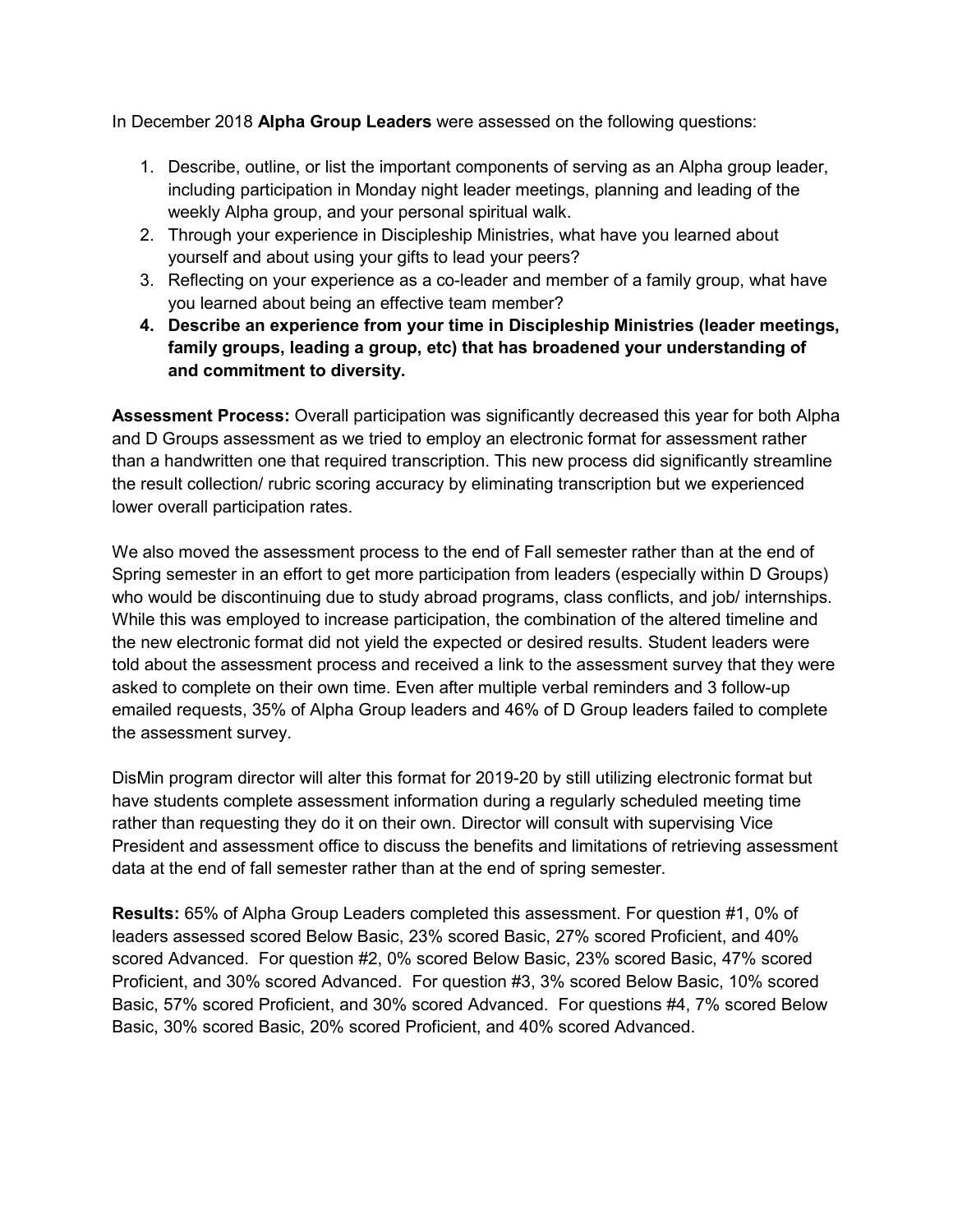| Question #          | <b>Below Basic</b> | <b>Basic</b> | Proficient | Advanced |
|---------------------|--------------------|--------------|------------|----------|
|                     | 0%                 | 23%          | 37%        | 40%      |
| $\mathcal{P}$       | 0%                 | 23%          | 47%        | 30%      |
| 3                   | 3%                 | 10%          | 57%        | 30%      |
|                     |                    |              |            |          |
| $^{\star}$ $\Delta$ | 7%                 | 30%          | 20%        | 40%      |

\*Question #4 was new in 2017-18 and has a new rubric for 2018-19.

In December 2018 **D Group Leaders** were assessed on the following questions:

- 1. Describe, outline, or list the important components of serving as a D group leader, including participation in Monday night leader meetings, planning and leading of the weekly small group meeting, and your personal spiritual walk.
- 2. Through your experience in Discipleship Ministries, what have you learned about yourself and about using your gifts to lead your peers?
- 3. Please choose one spiritual discipline we have looked at this year and explain its relevance and what it offers the spiritual life.
- **4. Describe an experience from your time in Discipleship Ministries (leader meetings, family groups, leading a group, etc) that has broadened your understanding of and commitment to diversity.**

**Results:** 54% of D Group leaders completed the assessment survey. For question #1, 7% of leaders assessed scored Below Basic, 21% scored Basic, 29% scored Proficient, and 43% scored Advanced. For question #2, 7% scored Below Basic, 21% scored Basic, 29% scored Proficient, and 43% scored Advanced. For question #3, 7% scored Below Basic, 7% scored Basic, 21% scored Proficient, and 64% scored Advanced. For questions #4, 0% scored Below Basic, 21% scored Basic, 21% scored Proficient, and 43% scored Advanced.

| Question # | <b>Below Basic</b> | <b>Basic</b> | Proficient | Advanced |
|------------|--------------------|--------------|------------|----------|
|            | 7%                 | 21%          | 29%        | 43%      |
|            | 7%                 | 21%          | 29%        | 43%      |
| 3          | 7%                 | 7%           | 21%        | 64%      |

|  | ጋ% | 21% | `1% |  |  |  |
|--|----|-----|-----|--|--|--|
|  |    |     |     |  |  |  |

**\***Question #4 was new in 2017-18 and has a new rubric for 2018-19. **Results Narrative:**